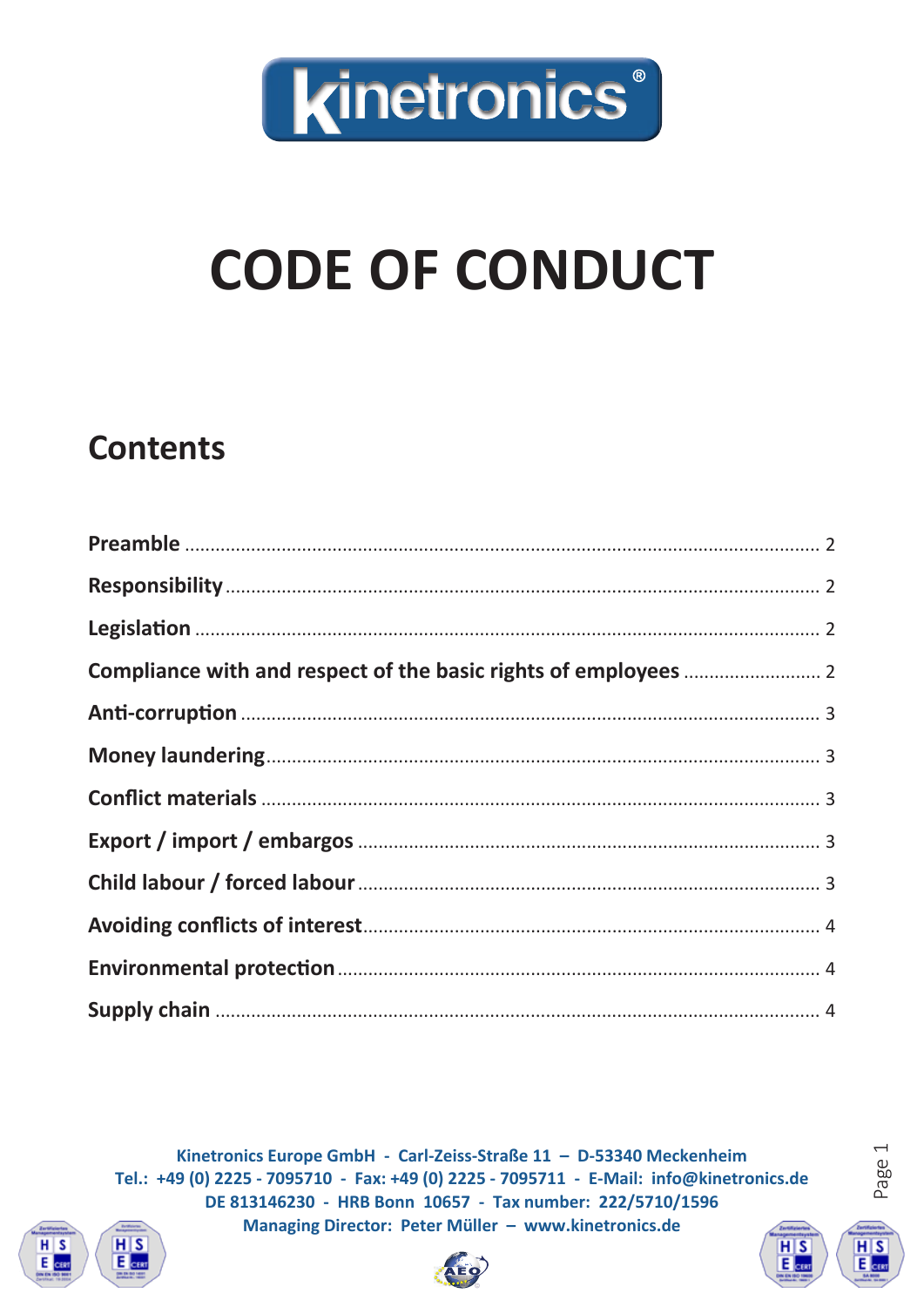

#### <span id="page-1-0"></span>**Preamble**

Kinetronics Europe GmbH is conscious of its corporate and social responsibility and meets it within the framework of applicable law and statutory provisions.

#### **Responsibility**

Kinetronics Europe GmbH undertakes to act in a responsible manner. Kinetronics Europe GmbH is aware of its social responsibility and undertakes to comply with the relevant applicable standards of its location to the fullest extent, by among other things:

- ensures a safe, healthy and pleasant working environment
- applying the industry-standard rules to working time and pay.

#### **Legislation**

Kinetronics Europe GmbH undertakes to comply with all applicable and relevant laws to their full extent and at all times.

#### **Compliance with and respect of the basic rights of employees**

Kinetronics Europe GmbH respects the human dignity of each individual, and also expects this from its suppliers and customers.

Kinetronics Europe GmbH is committed:

- to equality of opportunity and equal treatment of its employees regardless of their skin color, nationality, social background, any disability, sexual orientation, political or religious convictions or their sex or age,
- to respect the personal dignity, private life and personal rights of each individual,
- not to tolerate unacceptable treatment of the workforce, such as intimidation, sexual or personal harassment or discrimination.

**Kinetronics Europe GmbH - Carl-Zeiss-Straße 11 – D-53340 Meckenheim Tel.: +49 (0) 2225 - 7095710 - Fax: +49 (0) 2225 - 7095711 - E-Mail: info@kinetronics.de DE 813146230 - HRB Bonn 10657 - Tax number: 222/5710/1596 Managing Director: Peter Müller – www.kinetronics.de**

Page



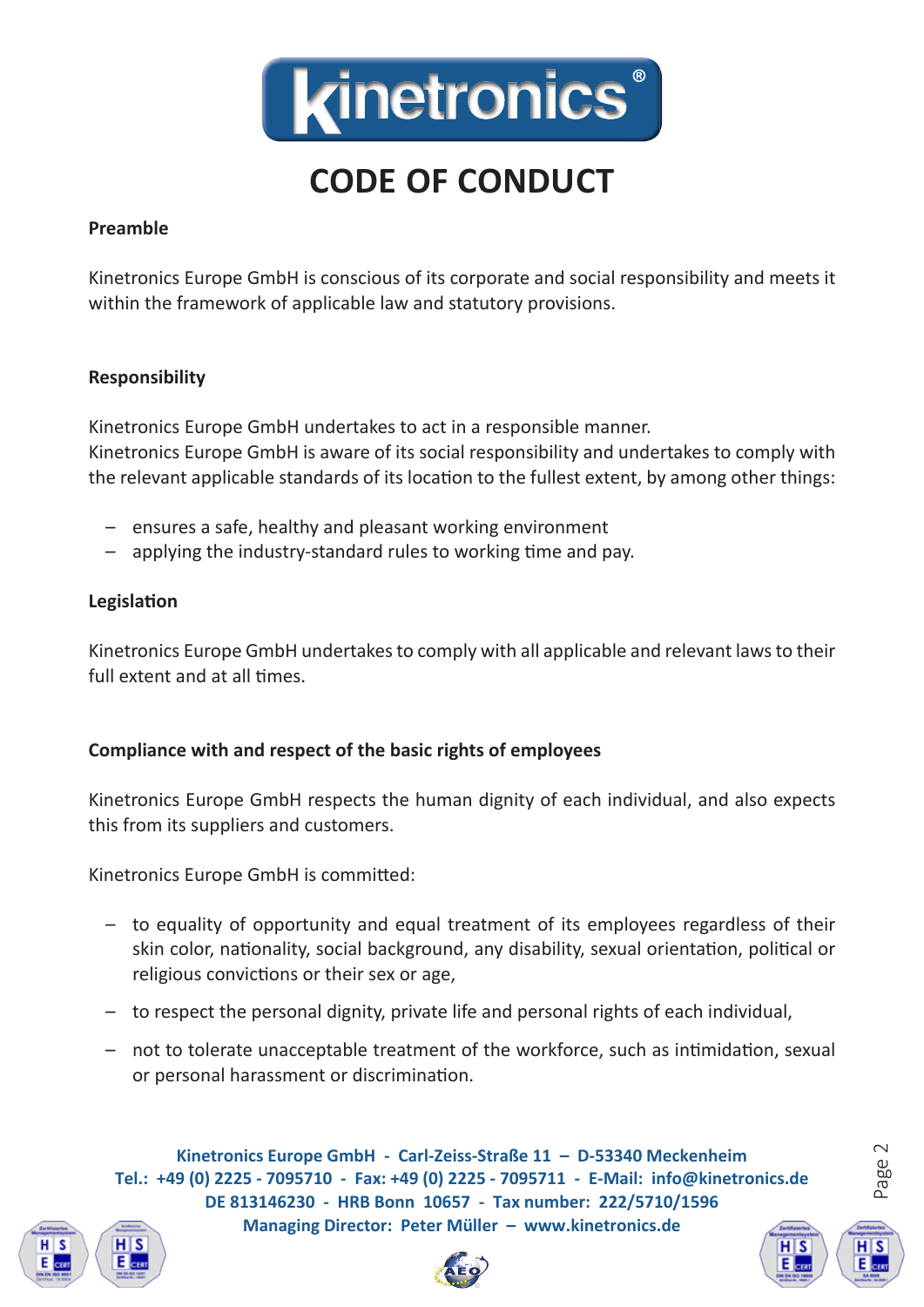

#### <span id="page-2-0"></span>**Anti-corruption**

Kinetronics Europe GmbH undertakes not to tolerate any form of corruption or bribery or to become involved with such in any way.

#### **Money laundering**

Kinetronics Europe GmbH is committed to complying with all the applicable laws for the prevention of money laundering and to avoid participation in money laundering activities.

#### **Conflict materials**

Kinetronics Europe GmbH is committed to ensuring to the best of its knowledge that no kind of conflict material (from the DR Congo or other national or European countries or any named in the Dodd-Frank Act) is contained in its supplied products.

#### **Export / import / embargos**

Kinetronics Europe GmbH is committed to complying with all valid national and European laws and regulations in foreign trade.

As an AEO - Authorised Economic Operator - Kinetronics Europe GmbH is conscious of its special duty of care in foreign trade.

#### **Child labour / forced labour**

Kinetronics Europe GmbH rejects child labour and its use. Kinetronics Europe GmbH is committed to only employing workers who have reached the regionally valid minimum age. Kinetronics Europe GmbH is committed to procuring goods only from those sources that comply with national and European laws and regulations.

Kinetronics Europe GmbH affirms that it does not support or tolerate forced labour or procure any goods or services from suppliers that use forced labour.

**Kinetronics Europe GmbH - Carl-Zeiss-Straße 11 – D-53340 Meckenheim Tel.: +49 (0) 2225 - 7095710 - Fax: +49 (0) 2225 - 7095711 - E-Mail: info@kinetronics.de DE 813146230 - HRB Bonn 10657 - Tax number: 222/5710/1596 Managing Director: Peter Müller – www.kinetronics.de**







Page 3